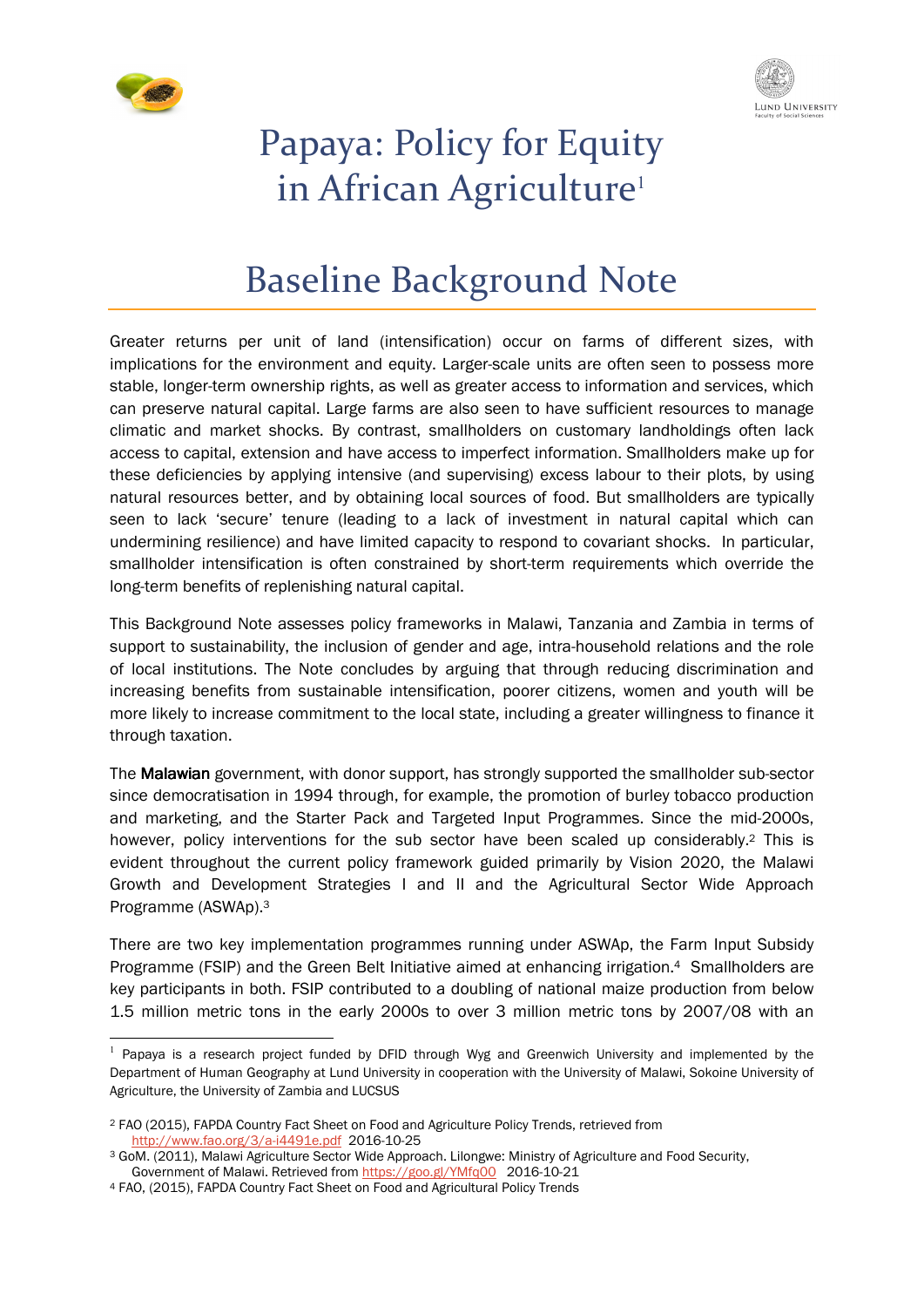economy-wide benefit-cost ratio estimated at 1.62.5 Analyses of FSIP have revealed that although the programme has led to improvements in maize production and net crop income, the main beneficiaries tend to be from the middle-income bracket rather than the poorest households, who face a number of barriers in accessing subsidies.<sup>6</sup> Smallholders are also the focus of the Malawi National Land Policy (MNLP) which aims to redistribute land from large estates to smallholders as well as to formalize customary land tenure. The policy is, however, yet to be implemented.<sup>7</sup>

Although sustainable land and water management, including the training of smallholders on irrigation and sustainable land and soil management, is one of the three focus areas of ASWAp, there is, in practice, little funding allocated to its implementation.8 Attempts are underway to harmonize a fragmented agricultural policy landscape in Malawi through the development of a National Policy on Agriculture.<sup>9</sup> A first draft was rejected in 2011,<sup>10</sup> but a new draft may be tabled in parliament in November 2016.<sup>11</sup>

Key policy documents in mainland Tanzania are the Agricultural Sector Development Strategy (ASDS) implemented through the Agricultural Sector Development Programme, now both in the second phases. In 2013 a National Agricultural Policy was adopted. These instruments are all designed to contribute to the implementation of the National Strategy for Growth and Poverty Reduction (MKUKUTA) and are, as such, aimed at improving productivity and increasing private sector investment in the agricultural sector thus contributing to poverty reduction. Tanzania has also introduced a Tanzania Agricultural Food Security Investment Plan (TAFSIP) under the Comprehensive Africa Agriculture Development Programme (CAADP). A main target group of these policies has been smallholder farmers, with an aim of moving them from subsistence to semicommercial farming. During the first phase of ASDS an estimated 75% of resources were channelled to the local level.<sup>12</sup>

Another important initiative is Kilima Kwanza (Agriculture First), a private-sector driven policy project aimed at the commercialization of agriculture which has been criticised for promoting large-scale agribusiness at the expense of smallholders. A further initiative with the unusual title of Big Results Now also has a focus on large farm commercial agriculture especially within the environs of the Southern African Growth Corridor of Tanzania (SACGOT), a public-private partnership for mobilizing private sector investment for agricultural development. Here, it is envisaged that smallholders will access technology, inputs and markets primarily through contract farming.<sup>13</sup>

http://www.resakss.org/2014conference/docs/Malawi\_JSR\_Assessment.pdf (2016-10-24)

<sup>10</sup> C Deijl, (forthcoming) AgriFoSe 2030 Policy Baseline Report

 $\overline{a}$ <sup>5</sup> Arndt, C., Pauw, K., & Thurlow, J. (2016). The Economy-wide Impacts and Risks of Malawi's Farm Input Subsidy Program. *American Journal of Agricultural Economics*, 98(3), 962-980.

<sup>6</sup> FAO (2015), FAPDA Country Fact Sheet on Food and Agriculture Policy Trends.

<sup>7</sup> ibid.

<sup>8</sup> FAO (2015), FAPDA Country Fact Sheet on Food and Agriculture Policy Trends, GoM. (2011), Malawi Agriculture Sector Wide Approach

<sup>9</sup> ReSAKSS (2014), Malawi.Joint Sector Review Assessment: Advancing Mutual Accountability through Comprehensive, Inclusive, and Technically Robust Review and Dialogue. Retrieved from

<sup>11</sup> Nkosi-Mana, R. (2016), "*Malawi govt to introduce measures against fake seeds, says Agriculture Minister*" in Nyasa Times, 2016-09-04 https://goo.gl/f1qPxF Retrieved 2016-10-24

<sup>12</sup> Isinika, A and E. Msuya (2016) Gender and Inclusion: The Dynamics of Non-Farm/Farm Linkages for Pro-Poor Agricultural Growth in Tanzania, Afrint III Macro Study: Tanzania, https://goo.gl/2zdExC Retrieved 2016-10-31, C Deijl, (forthcoming) AgriFoSe 2030 Policy Baseline Report.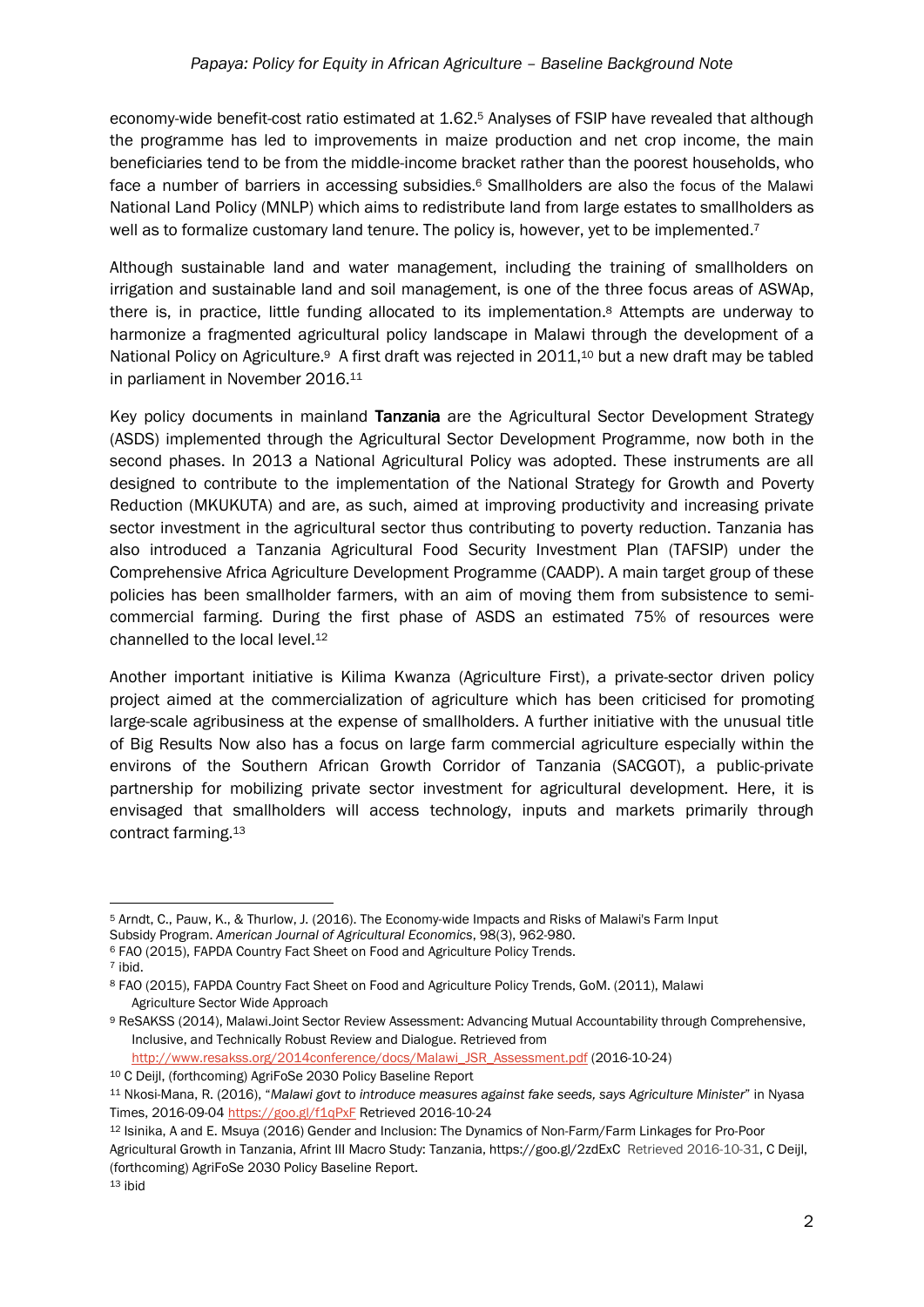Within ASDS the importance of improving environmental management is mentioned specifically, *inter alia* through increasing public awareness and developing a mechanism to monitor degradation. There is also an explicit aim to combat soil degradation through the use of organic fertilizers.14 The environment is named as a cross-cutting issue within ASDP, but without further elaboration.15 Within TAFSIP, environmental issues fall under the thematic area focussing on Disaster Management, Climate Change Mitigation and Adaption including increasing irrigation and sustainable land management.<sup>16</sup>

In **Zambia**, the guiding policy document in the agricultural sector is the Sixth National Development Plan (R-SNDP) aimed at operationalising the goals laid out in Vision 2030. A National Agricultural Policy is currently under revision.<sup>17</sup> Furthermore, a National Agricultural Investment Plan (NAIP) has been developed as part of the requirements of CAADP although it is unclear if these investments are being made.

The aim of the R-SNDP is to "increase and diversify agricultural production and productivity so as to raise its contribution to 20% of GDP" which is to be achieved through "private sector-led agricultural development, agricultural infrastructure and agro-related industries, and improve productivity, focusing on human capacity through training, research and extension".18 A priority is increasing agricultural "productivity, value addition of agricultural commodities and farm incomes among small-scale farmers".19 The document also mentions securing land tenure for small-scale farmers in order to act as collateral to access finance for productive assets, technology and other inputs. There are also objectives, strategies and programmes planned at regional levels which, to varying degrees, include the promotion of sustainable agricultural practices. The environment is an issue that is to be mainstreamed throughout the R-SNDP, and in relation to agriculture the overall vision is "a competitive and diversified agricultural sector driven by *equitable and sustainable* agricultural development". However, environmental issues are not a key focus.

The draft National Agricultural Policy (NAP) echoes many of these sentiments. Equitable, inclusive and sustainable development is one of the guiding principles and small-holder farmers are recognised as an important target group that has not received sufficient support under previous agricultural policies. In general, the policy lacks detail, but smallholders are recognized under measures to be taken under irrigation and access to credit. Furthermore, two objectives relate to sustainability: the promotion of sustainable management and use of natural resources and the mainstreaming of environment and climate change in the agricultural sector<sup>20</sup>.

<sup>14</sup> United Republic of Tanzania (2001), Agricultural Sector Development Strategy,

<sup>15</sup> United Republic of Tanzania, (2006) Agricultural Sector Development Programme (ASDP), Government Programme Document, http://www.kilimo.go.tz/publications/english%20docs/ASDP%20FINAL%2025%2005%2006%20(2).pdf Retrieved 2016-10-25

<sup>16</sup> C Deijl, (forthcoming) AgriFoSe 2030 Policy Baseline Report

<sup>17</sup> Weitz, N, M Nilsson, J Barron and T Mothabi (2015), From Global Vision to Country Action: Post-2015 Development Strategies and Food Security in Zambia, Stockholm Environment Institute: Project Report 2015-04 https://goo.gl/OVfPOL Retrieved 2016-10-24

<sup>18</sup> ibid.

<sup>19</sup> Republic of Zambia (2014), Revised Sixth National Development Plan 2013-2016, Lusaka: Ministry of Finance

http://213.154.74.164/invenio//record/20753/files/Revised%20Sixth%20National%20Develop ment%20Plan.pdf Retreived 2016-10-25

<sup>20</sup> Republic of Zambia (2013), National Agricultural Policy (Revised Draft), Lusaka: Minsitry of Agriculture. http://www.agriculture.gov.zm/index.php?option=com\_jdownloads&Itemid=1576&view=finish&ci d=29&catid=22&m=0 Retrieved 2016-10-25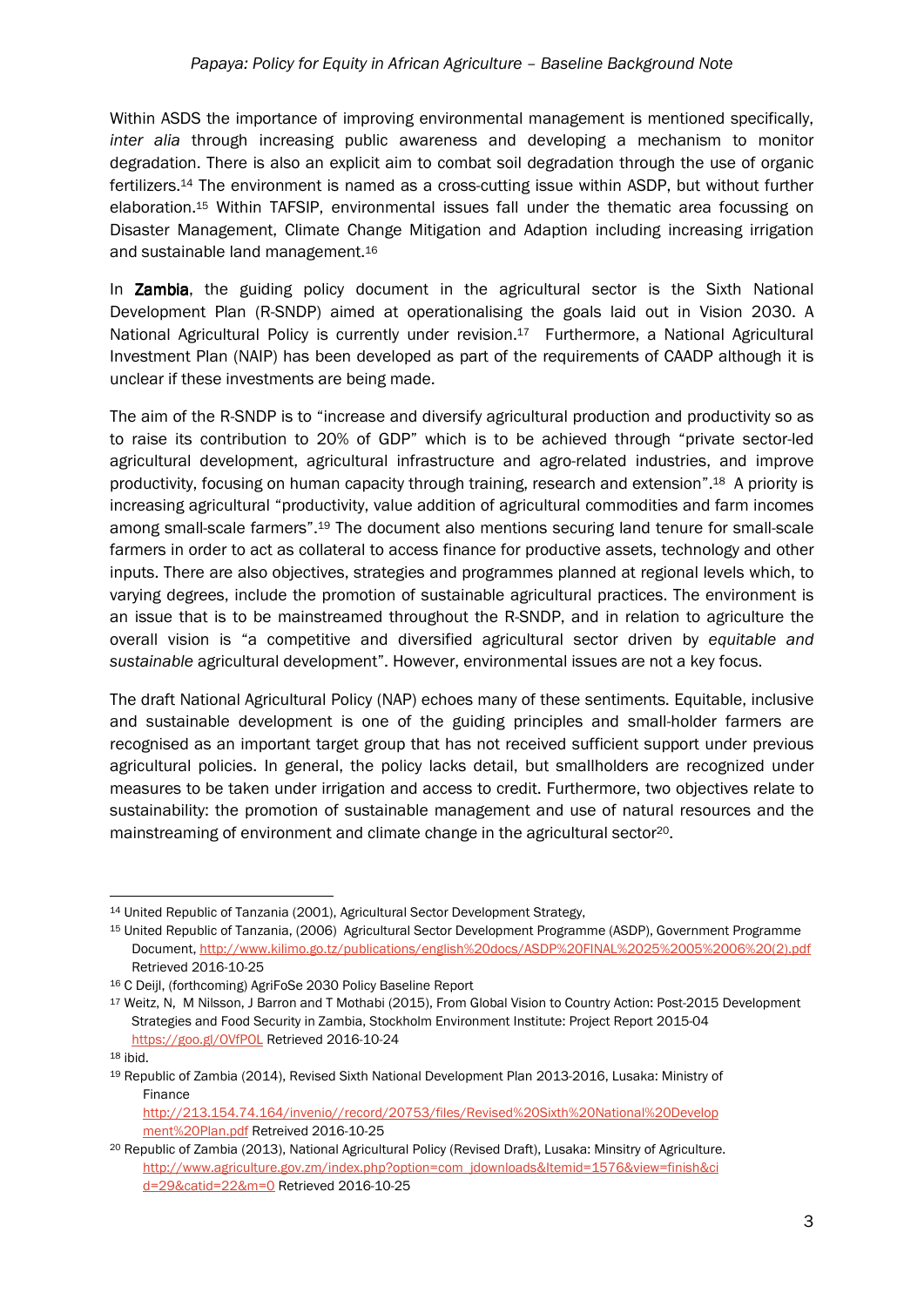Of the three current policy documents, NAIP is most comprehensive: smallholders will continue to be beneficiaries of a restructured Farmers Input Support Program (FISP), which now delivers less fertilizer and improved maize seed to more farmers,21 and for training in Good Agricultural Practices. One of the four programmes under the NAIP is Sustainable Natural Resources Management including land-use planning, efficient water-use and irrigation and forestry management. However, smallholders are not mentioned explicitly under this programme.

Overall, current policy frameworks in our three countries show that equity is on the policy agenda. Nonetheless, the extent to which broad commitments are reflected in the details of programmes and policy implementation appears weak. The prospects for these commitments leading to equitable outcomes are related to a partial shift that has been underway towards a greater focus on commercialisation- (rather than input-) driven intensification, which is strongest in Tanzania. There are concerns that this shift to commercialisation, together with new modalities for subsidies, may be reducing the access that the poorest smallholders have to these programmes. Moreover, there appears to be weak and vague linkages between commercialisation/intensification policies, natural resource management, particularly regarding how they are expected to address pressures facing poor smallholders.

### *How is the relationship between intensification and soil degradation/land management mediated by gender and age?*

In addition to the tension between smallholder intensification and land management, current approaches to stimulating smallholder agricultural growth tend to marginalize women and youth in relation to their role within production and land husbandry. The benefits women and young adults can accrue from intensification is limited due to structures and practices that lead to discrimination in access to land, extension, credit and input markets. This lack of access to services and markets constrains the ability of women and youth to respond to (an increasingly) uncertain and variable risk environment. This may in turn discourage sustainable intensification. This may be underpinned by factors that block equitable collective action when, for example, women and youth are excluded from farmer organisations or when their (perhaps informal) organisations are not recognised in key agricultural development fora.

Within the **Malawian** policy context, the ASWAp aims to ensure that at least 50% of participants in programmes and projects are women.22 The ASWAp also explicitly recognizes that women-headed households have a lower level of access to agricultural assets such as land, labour, credits and inputs, than married counterparts. In particular, ASWAp promises to empower women to participate more equitably in input subsidy programmes, in particular in relation to credit, contract farming arrangements, producer prices and access to farmer organisations. Furthermore, ASWAp aims to enhance capacity for gender analysis with agricultural institutions through the training of frontline staff in order to promote the inclusion of female farmers.23 The Malawi National Gender Policy (2011) also emphasizes increasing women's access to and control over agricultural productive resources and technologies at the same time as minimizing negative natural resource and environmental impacts.

 $\overline{a}$ <sup>21</sup> Currently, the FSIP has been criticised on a number of accounts, but primarily for failing to benefit poor farmers as conditions for access to subsidies are reliant on both membership of farmers' organisations and the possession of a certain area of land (supra note 16).

<sup>22</sup> GoM. (2011), Malawi Agriculture Sector Wide Approach

<sup>23</sup> C Deijl, (forthcoming) AgriFoSe 2030 Policy Baseline Report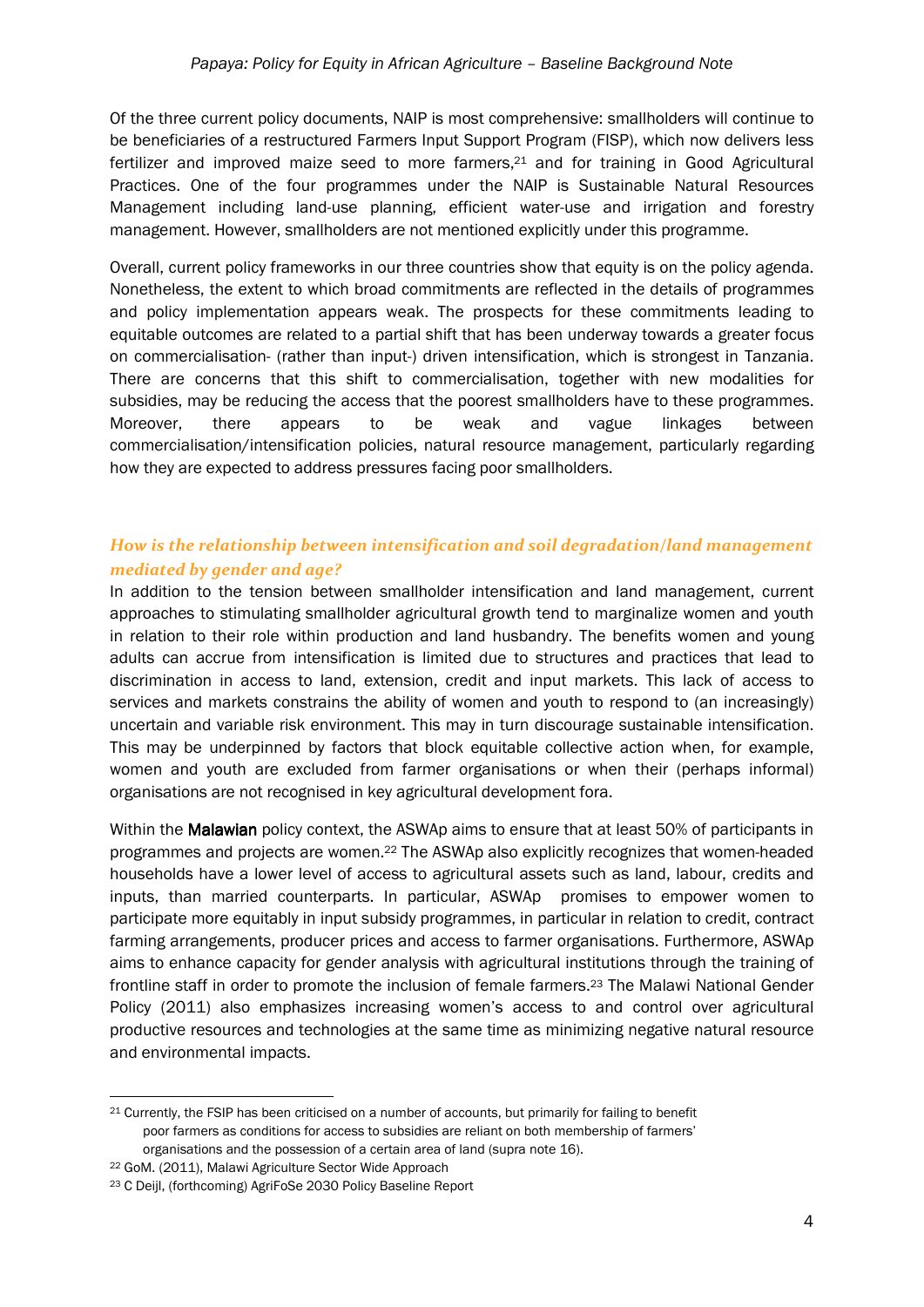With regard to generational factors, ASWAp raises the importance of responding to the needs of young farmers. Young people are mentioned specifically when it comes to sustainable land and water management and access to agricultural resources, such as technologies, information and credit and to enhance their ability to participate in decision making processes.24 The National Youth Policy (2013) also recognizes the key role the youth play in agriculture, in particular in terms of employment.<sup>25</sup>

The Tanzanian policy context includes a number of references to the crucial role women and youth play in agriculture and aims to promote equitable participation in both the production of goods as well as benefits from the sector. Women and youth are encouraged to form groups to be targeted for training and credit programmes. ASDP II particularly promotes farmers' organisations within agricultural modernisation.<sup>26</sup> There is also recognition of the need to target women and youth through improved access to credit, land, technology, training and market information. The sector needs to become more attractive for the youth.27 There are similar ambitions in the National Agricultural Policy, in particular encouraging youths to settle in rural areas through improving access to productive resources, labour-saving technologies, improved tenure over land and improved irrigation infrastructure.28 In practice, however, it has been difficult to track the benefits of agricultural programmes for these target groups, partly due to a lack of gender disaggregated data in monitoring, implementation and evaluation.<sup>29</sup>

Whilst in the Zambian R-SNDP gender is to be mainstreamed throughout the programme, and despite a vision aiming at equitable agricultural development, the only mention of women or gender within the agriculture sections is under management arrangements (where the Ministry of Gender and Child Development is given the role of coordinating gender issues in agriculture). Youth issues are also purportedly to be mainstreamed in all sectors, specifically in relation to job creation. There is, however, no mention of the youth within the agriculture section.

The draft Zambian NAP also includes gender as an issue to be mainstreamed and the importance of equitable participation of women and men is recognized. A raft of measures are stated such as the promotion of gender mainstreaming training, strengthening integration of gender issues at all levels of agricultural development in line with national, regional and international agreements, and the promotion of women and youth participation in the agriculture sector. The latter statement is the only mention of the youth in the policy. Despite the NAIP being the most comprehensive policy document, gender remains no more than a 'cross-cutting issue'. Within agriculture, it is stated that at least 30% of targeted beneficiaries are to be women. The only

 $24$  ibid.

<sup>25</sup> GoM *(*2008*)* National Youth Policy*, Lilongwe : Ministry of Youth, Sports and Culture, Government of Malawi* http://www.youthpolicy.org/national/Malawi\_2013\_National\_Youth\_Policy.pdf *Retrieved 2016-10-25* 

<sup>26</sup> Isinika, A and E. Msuya (2016) Gender and Inclusion: The Dynamics of Non-Farm/Farm Linkages for Pro-Poor Agricultural Growth in Tanzania, Afrint III Macro Study: Tanzania

<sup>27</sup> C Deijl, (forthcoming) AgriFoSe 2030 Policy Baseline Report

<sup>28</sup> United Republic of Tanzania (2013), National Agricultural Policy, Ministry of Agriculture Food Security and Cooperatives, http://www.fao-

ilo.org/fileadmin/user\_upload/fao\_ilo/pdf/ICA\_MLW\_and\_TZ/NATIONAL\_AGRICULTURAL\_POLICY-2013.pdf Retrieved 2016-10-25

<sup>29</sup> Isinika, A and E. Msuya (2016) Gender and Inclusion: The Dynamics of Non-Farm/Farm Linkages for Pro-Poor Agricultural Growth in Tanzania, Afrint III Macro Study: Tanzania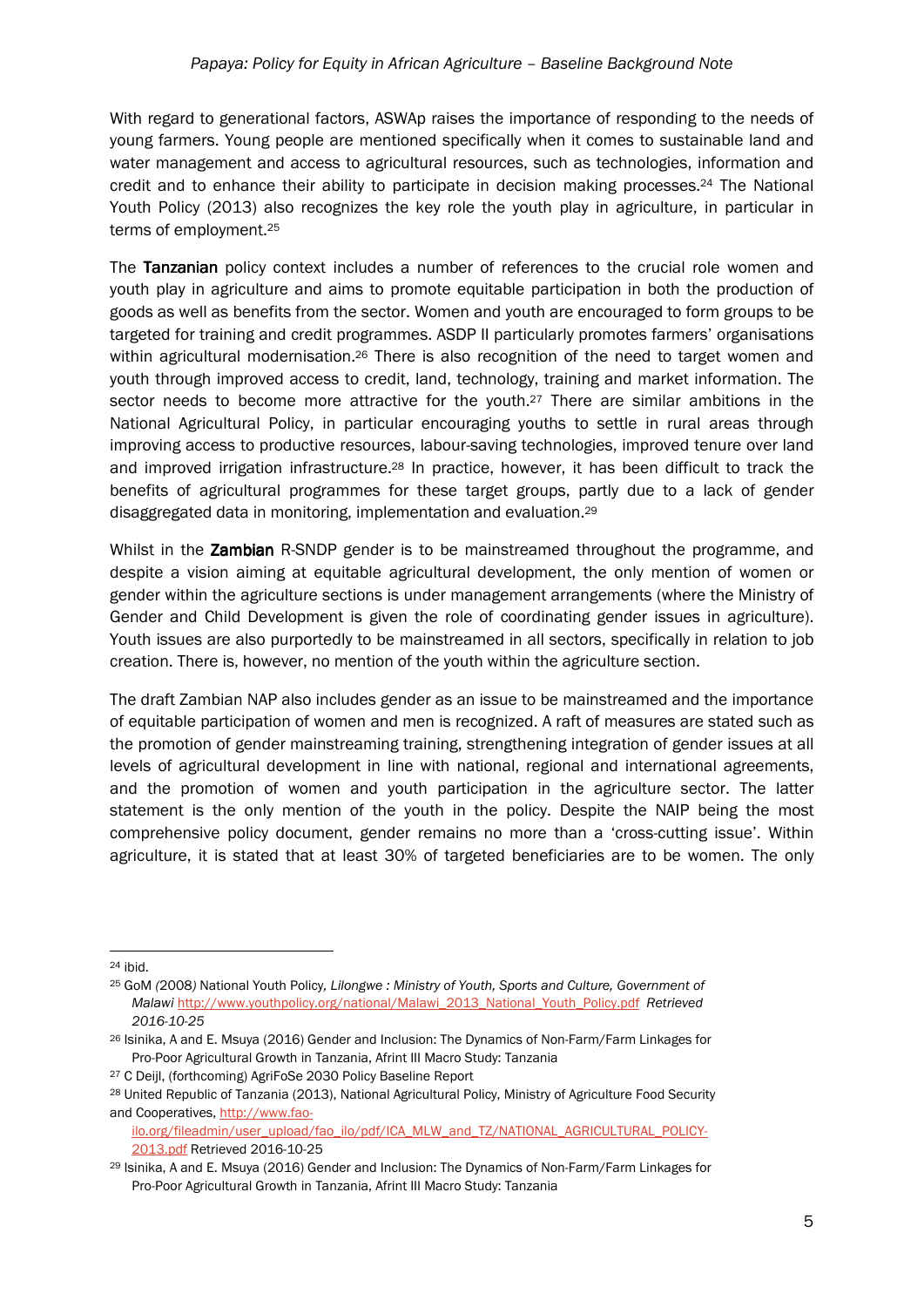mention of youth is to state that efforts will be made to ensure that they are included in interventions.<sup>30</sup>

Overall, current policy frameworks in our three countries show that gender is widely (but not consistently) referred to in policies, mostly in relation to either broad intentions or in relation to 'mainstreaming' rather than more transformational ambitions. Gender mainstreaming is generally interpreted as implying gender equity in terms of proportion of beneficiaries. In addition to mainstreaming there are references to targeting services to women to overcome recognized inequities in access. The extent to which these intentions are leading to outcomes in relation to changes in practices and attitudes is not possible to judge. Moreover, there is no differentiation between *de facto* or *de jure* women-headed households within such targeting. References to youth are scarcer, and even more vague. Overall it would appear that policies for generational and gender equity reflect many of the same characteristics of uncertain and inconsistent commitments to smallholders, but with even less indication of genuine commitment, especially regarding youth.

# *To what extent and how has intensification reconfigured intra-household relations in terms of gender and age?*

Current policy approaches to gender within smallholder intensification often translate into a focus on women-headed households and not the vital role of wives within married households (our primary focus) nor the relations between men and women in that society. Theory suggests that intensification frequently alters the intra-household distribution of labour/income to the detriment of wives' interests. Whilst wives tend to see intensification in a favourable light if it increases income, such incentives are weakened when they are not remunerated or when income is diverted away from household priorities. In some cases wives respond by withdrawing labour (not least because labour demands can conflict with their own farming activities). Intensification also reconfigures the relationships within households between generations. Greater demand for the labour of younger household members can conflict with their own preferences for entering the non-farm rural economy or migrating to an urban setting. Extreme climate events may fuel such processes and discourage young adults from taking the risk of engaging in intensification.

Households consist of multiple actors with varying and often conflicting preferences, interests and opportunities. Conflicts originate from asymmetrical entitlements and the division of labour between husbands, wives and children, while pervasive cooperation is driven by joint interest in overall well-being. The bargaining power of women and youth reflects a concern for household well-being, but also personal interest in the family setting, including the perception of each individual's contribution to the collective. Importantly, due to cultural factors women and youth may devalue their own contribution and worth, leading to the acceptance of inequitable positions and exploitation. In other words, women and youth can internalize societal norms to such an extent that they find it hard to distinguish between the interests of their family and themselves. But when wives and younger generations participate in remunerative activities, such as innovation-based intensification or the labour market, opportunities emerge for greater bargaining power within the household.

 $\overline{a}$ 

<sup>30</sup> United Republic of Tanzania (2013), National Agricultural Policy, Ministry of Agriculture Food Security and Cooperatives, https://goo.gl/h9ClFO Retrieved 2016-10-25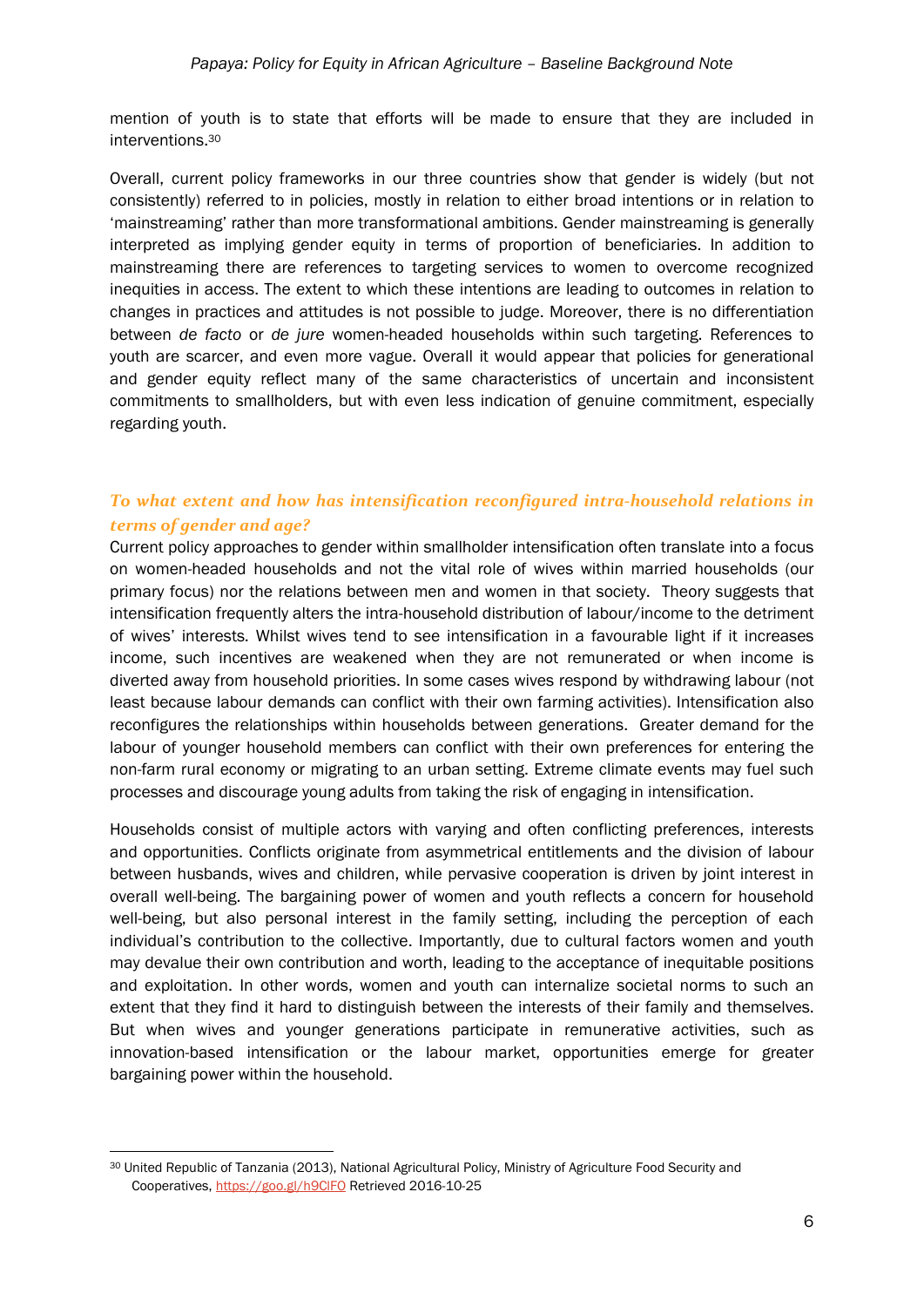Recent policy documents in our three countries reinforce the impression that gender usually translates into a focus on women-headed households and that intra-household issues are rarely mentioned. For example, despite a focus on household food security, the **Malawi** ASWAp does little in the way of taking into consideration the different roles and motivations within the household. It is duly noted that women are disadvantaged relative to men and lack protection due to cultural and legal norms. Within agriculture, female-headed households are singled out as most 'vulnerable', but the risks to which they are vulnerable are not consistently spelled out. It is also recognized that women are less likely to participate in household decision-making and have a higher labour burden than men.

On mainland Tanzania the ASDS and ASDP are silent on intra-household gender relations. The National Agriculture Policy of Tanzania does recognize that there are social and cultural constraints to women's full participation in agriculture and aims for equitable participation in decision making and for the eradication of inappropriate cultural practices. Other than this, intrahousehold power relations are not addressed.

The Zambian R-SNDP does not include a gender analysis, and has little focus at the household level. In relation to agriculture, households are not mentioned at all. There is thus no consideration of the intra-household relations. The same is true of the NAP. The NAIP does better and recognizes the dual role of women within both agricultural production and nutrition and states that interventions should consider trade-offs between these roles and time and labour constraints in order to be effective.<sup>31</sup>

Overall, current policy frameworks in our three countries show, not surprisingly, that policies and investment strategies do not reflect intra-household dynamics. As wives' interests are distinct from those of women-headed households, this is a clear area which PAPAYA will work towards addressing.

# *What is the role of local institutions in creating sustainable intensification? How can these roles be improved to increase equity?*

Extension services, farmer organisations, traders, investors in contract farming, input suppliers and local authorities who control land tenure systems (in other words, local institutions) are some of the most important mediators that determine the extent to which agricultural policies contribute to equity in ongoing intensification processes. The incentives, opportunities and obstacles for local actors in promoting (or discouraging) equity are related to both the political economy of local development, prevailing values and norms, as well as a range of often conflicting national policies and programmes. As a result, local actors engage in a process of bricolage when judging if and how to pursue and combine different pathways towards sustainable intensification. Institutional change processes may lead to either inclusionary or exclusionary tendencies. National-level policies impinging on local institutions and their role in sustainable intensification include not just agricultural policies, but also climate, employment and other relevant policies. Global and national trends and local critical events, such as climatic extremes or an acute conflict over natural resources, influence the ways these policies enable, encourage or discourage local actors to address equity and sustainability.

 $\overline{a}$ 

<sup>31</sup> United Republic of Tanzania (2013), National Agricultural Policy, Ministry of Agriculture Food Security and Cooperatives, https://goo.gl/h9ClFO Retrieved 2016-10-25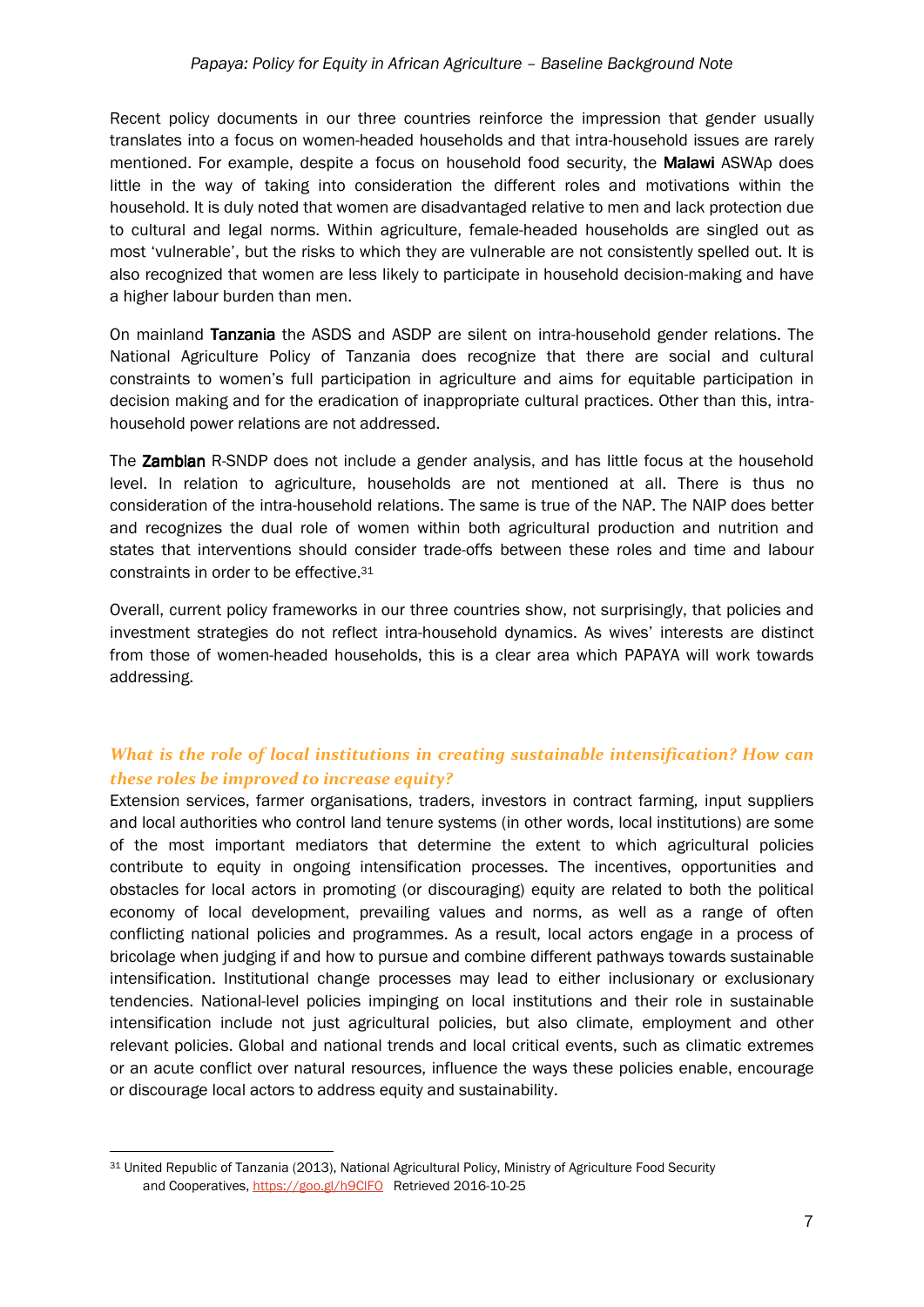In Malawi, the ASWAp for Malawi highlights the role of the Ministry of Local Government and Rural Development in ensuring efficient implementation through its governance structures at all levels. In addition, it highlights the role of decentralisation and the changing relationship between national and district actors, as well as between state and non-state institutions at the district level. It states the overarching principle is that activities should be planned and managed at the lowest level possible. These challenges are purportedly to be dealt with through a Core Functions Analysis that will map out the institutional framework and linkages between actors at various levels of the system.32 The degree to which this has been successfully implemented and achieved is currently unclear.

In Tanzania, the ASDP is mirrored by District Agricultural Development Plans (DADP) which guide implementation at the district level.33 DADPs include a raft of measures including proposed reforms of the regulatory and institutional framework, private sector development, investments through participatory planning methods, participatory implementation, monitoring and evaluation.

The **Zambian** R-SNDP highlights how implementation should be decentralised, how sub-district structures will be set up and that there will be a realignment of functions and linkages of central, provincial, district and sub-district governance structures to ensure harmonious management. In relation to extension services R-SNDP calls for a realignment of extension planning areas to better reflect population changes, inadequate marketing structures and FSIP restructuring (to benefit the poor). The policy promises to enhance and decentralise extension and seed services, improve access to markets, banking and agricultural credit. The NAIP aims to strengthen the institutional framework and design systems and structures for effective programme management, mainly through incorporation of private sector institutions into implementation arrangements. A role is also given to local government, primarily in negotiating investments, and to community participation although this seems peripheral within the overarching aim of the programme in supporting the private sector.<sup>34</sup>

Overall, current policy frameworks in our three countries show that the three countries have relatively strong commitments to decentralisation and subsidiarity. The extent to which this decentralisation encourages or discourages efforts to act on policy commitments related to equity and sustainability is impossible to judge without empirical analyses at sub-national levels. Given the extent to which commercial investment is central to the policy aims related to agricultural intensification, it is notable that the policies reviewed pay relatively little attention to defining how public and private sector actors will actually collaborate to promote pro-poor (or other) investments. This is not to say that this collaboration is not happening, but rather that this may be occurring outside of the sphere of control (or even perhaps the sphere of influence) of national actors.

 $\overline{a}$ <sup>32</sup> United Republic of Tanzania, (2006), Agricultural Sector Development Programme (ASDP),

Government Programme Document, https://goo.gl/Ep5FAy Retrieved 2016-10-25 <sup>33</sup> ibid.

<sup>&</sup>lt;sup>34</sup> Government of the Republic of Zambia (2013), Zambia National Agriculture Investment Plan (NAIP) 2014-2018, Under the Comprehensive Africa Agriculture Development Programme (CAADP): Final Draft, Lusaka: Ministry of Agriculture and Livestock. https://goo.gl/MFq7fR Retrieved 2016-10-25